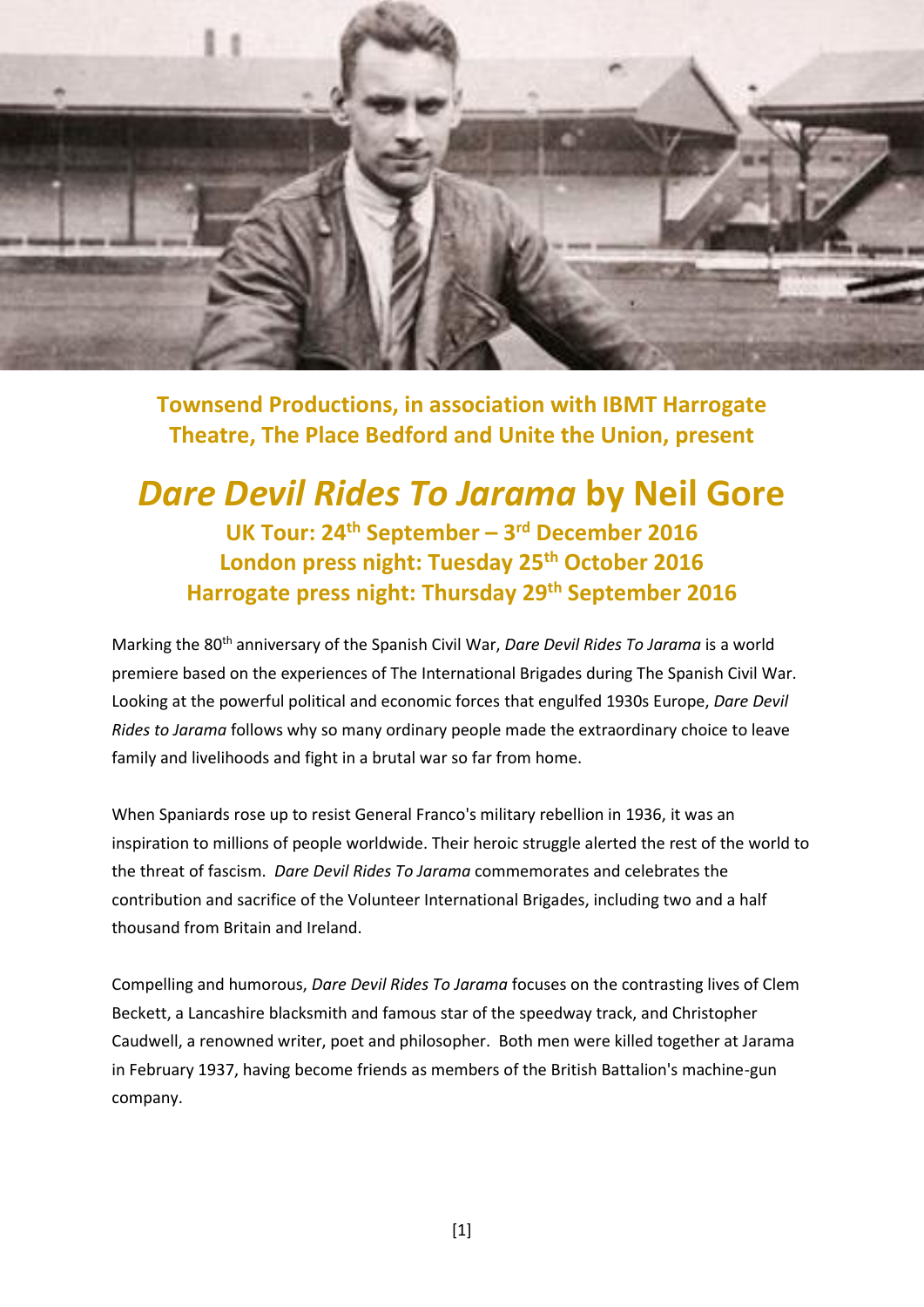Through stirring song, poetry and compelling movement and dance, *Dare Devil Rides To Jarama*  captures the raw passions and emotions of the time. Musical direction is from acclaimed folk singer and squeeze box player John Kirkpatrick.

The play has a particular resonance in our current climate as it examines how the economic pressures in the 1930s contributed to the rise of xenophobic tendencies throughout Europe and the failure of a unified left to join together to successfully challenge these forces.

*Dare Devil Rides To Jarama* aims to bring the full story of the compelling dispute to life in this powerful and thought-provoking new play. This production follows Townsend Productions' critically acclaimed *United We Stand*, *The Ragged Trousered Philanthropists* and *We Will Be Free*.

Director Louise Townsend comments, *This project is a tremendous opportunity to tell this very intricate and extraordinary story of exceptional people. The challenge is twofold - to do justice to their achievements and to reflect the dense, turbulent political and historical times.*

Writer Neil Gore comments, *The play is an exciting and evocative piece about the incredible contribution made by the volunteers that made up the International Brigades to fight the forces of fascism and to uphold the power of democracy. It is also an important examination of the fascinating and brilliant life of Clem Beckett who achieved so much in such a short time as a top speedway rider and a rider in the Wall of Death around Europe.* 

*Dare Devil Rides To Jarama* will be performed in Jarama in 2017

## **Notes to Editors**

| Title             | Dare Devil Rides To Jarama                                                                                           |
|-------------------|----------------------------------------------------------------------------------------------------------------------|
| Running time      | 2 hours (including an interval)                                                                                      |
| <b>Notes</b>      | Ages $11+$                                                                                                           |
| <b>Box Office</b> | Tickets are available from individual theatre box office<br>See http://www.townsendproductions.org.uk/feedback/test. |
| Twitter           | @townsendprod, #DareDevil                                                                                            |
| <b>Trailer</b>    | https://www.youtube.com/watch?v=2SqGCLotudo                                                                          |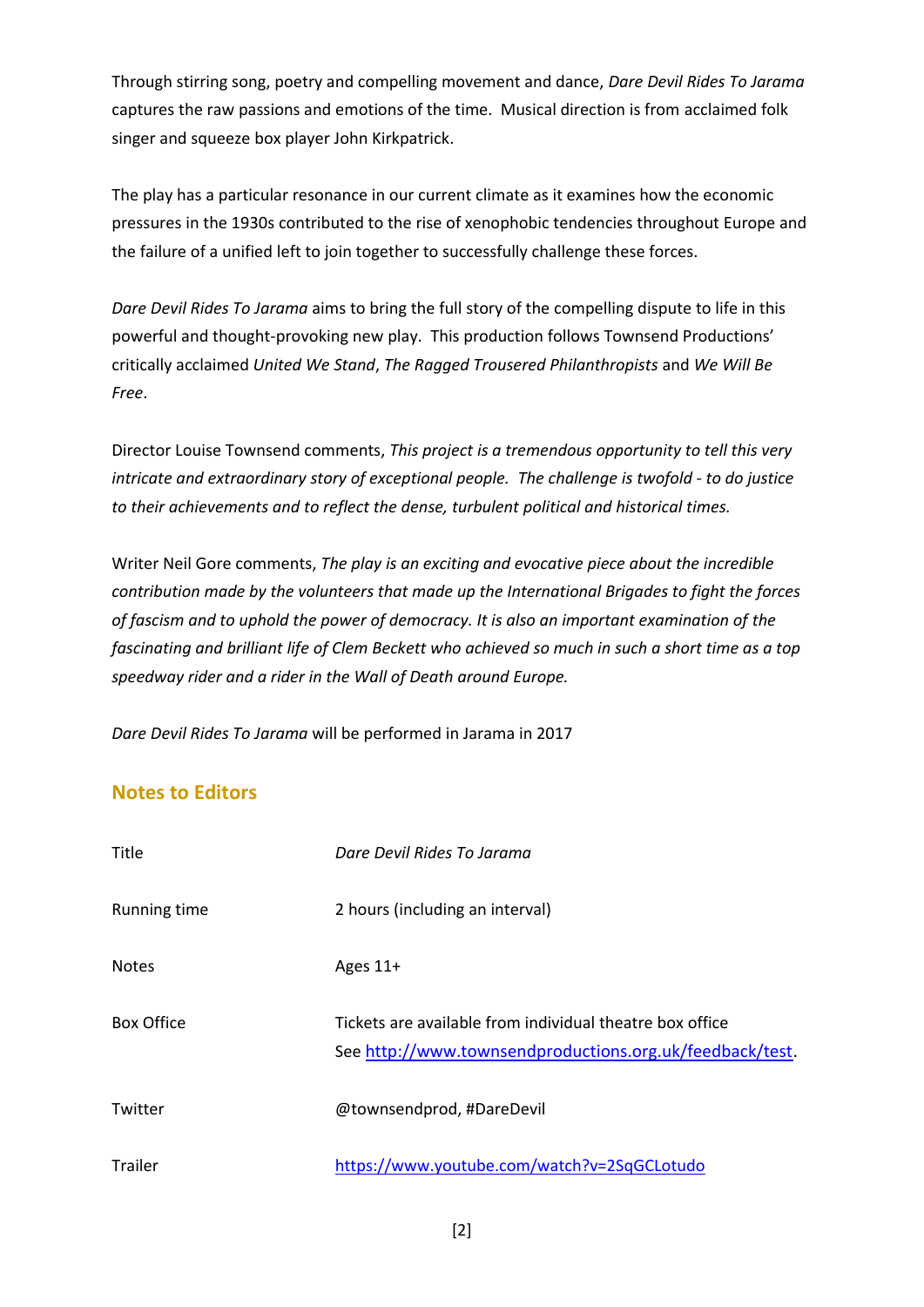| Writer                      | Neil Gore           |
|-----------------------------|---------------------|
| Director                    | Louise Townsend     |
| Designer                    | <b>Emily Bestow</b> |
| <b>Lighting Designer</b>    | Danniella Beattie   |
| Music Director              | John Kirkpatrick    |
|                             |                     |
| Cast                        |                     |
| <b>Christopher Caudwell</b> | Neil Gore           |
| & Harry Pollitt             |                     |

Clem Beckett David Heywood

## **Performance Dates**

| 24 <sup>th</sup> September                | The Place, Bedford<br>www.theplacebedford.org.uk, 01234 354321                   |
|-------------------------------------------|----------------------------------------------------------------------------------|
| $26th$ Sept - $1st$ Oct                   | Harrogate Theatre<br>www.harrogatetheatre.co.uk, 01423 502116                    |
| 4 <sup>th</sup> October                   | Loganlea Miners Welfare<br>www.loganleamw.org.uk, 01501 763354                   |
| 5 <sup>th</sup> October                   | North Edinburgh Arts<br>www.northedinburgharts.co.uk, 01313 152151               |
| $6^{th}$ – 7 <sup>th</sup> October        | The Lowry, Salford<br>www.thelowry.com, 08432 086000                             |
| 8 <sup>th</sup> October                   | Waterside Theatre, Aylesbury<br>www.atgtickets.com/shows/aylesbury, 08448 717607 |
| 11 <sup>th</sup> October                  | The Guildhall, Derby<br>boxoffice@derby.gov.uk, 01332 255800                     |
| $12^{\text{th}} - 15^{\text{th}}$ October | Oldham Coliseum<br>www.coliseum.org.uk, 01616 242829                             |
| 18 <sup>th</sup> October                  | Quorn Grange Hotel, Leicestershire<br>www.quorngrangehotel.co.uk, 01509 412167   |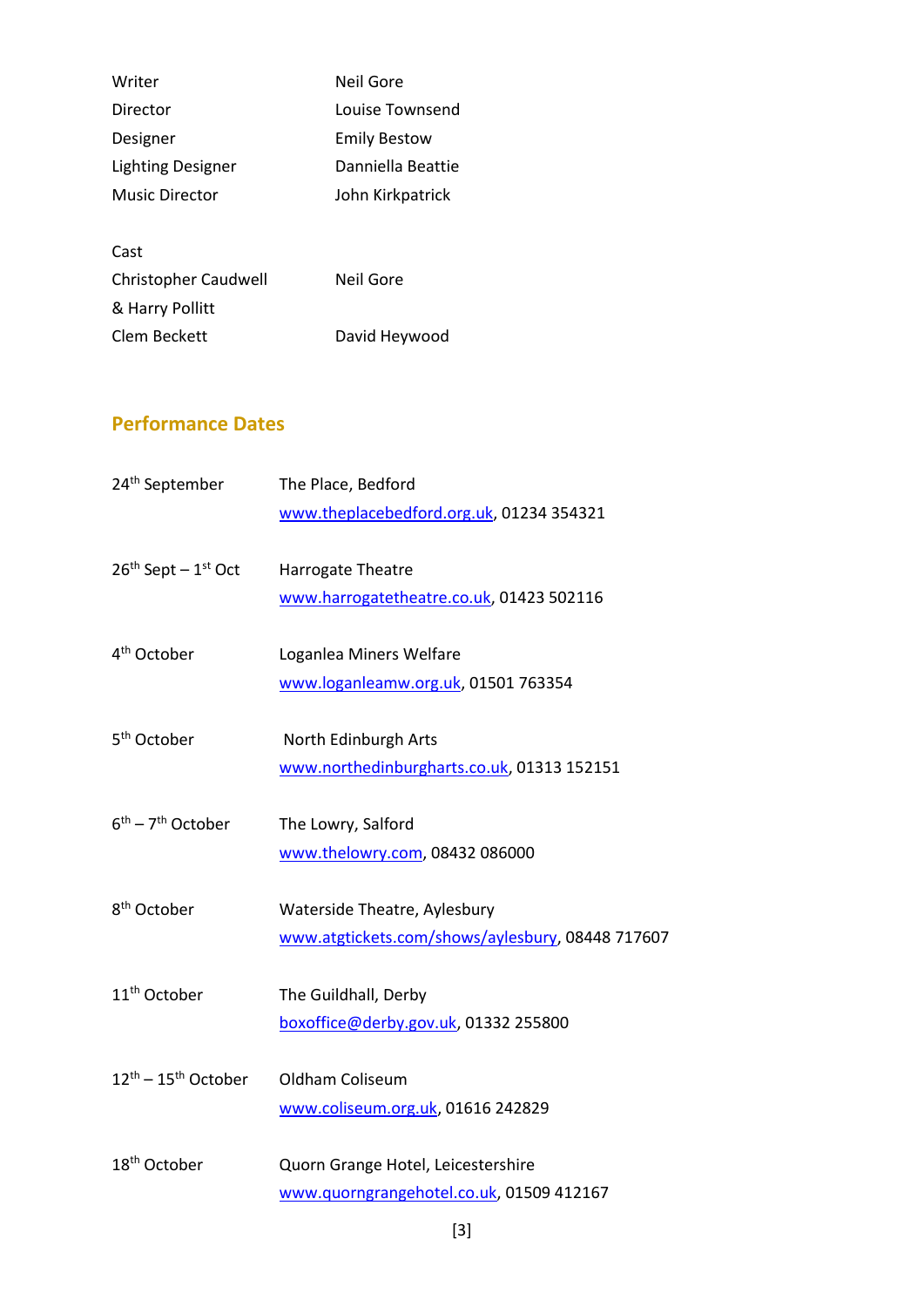| 19 <sup>th</sup> October                  | Peterborough Trades Council (Venue & box office TBC) |
|-------------------------------------------|------------------------------------------------------|
| 20 <sup>th</sup> October                  | Chilwell Arts Centre, Beeston                        |
|                                           | www.chilwellartstheatre.co.uk, 07772 053412          |
| 21 <sup>st</sup> October                  | The Lansdown Hall, Stroud                            |
|                                           | www.lansdownhall.org, 01453 767576                   |
|                                           |                                                      |
| 22 <sup>nd</sup> October                  | The Seagull, Lowestoft                               |
|                                           | www.theseagull.co.uk, 01502 589726                   |
| $24^{\text{th}} - 29^{\text{th}}$ October | The Bussey Building, Peckham                         |
|                                           | www.clfartcafe.org, 02077 325275                     |
|                                           |                                                      |
| 1 <sup>st</sup> November                  | <b>Hertford Theatre</b>                              |
|                                           | www.hertfordtheatre.com, 01992 531500                |
| 2 <sup>nd</sup> November                  |                                                      |
|                                           | Wedgewood Rooms, Southsea                            |
|                                           | www.wedgewood-rooms.co.uk, 02392 863911              |
| 3rd November                              | The Plough Arts Centre, Torrington                   |
|                                           | www.theploughartscentre.org.uk, 01805 624624         |
|                                           |                                                      |
| 4 <sup>th</sup> November                  | Dorchester Arts Centre                               |
|                                           | www.dorchesterarts.org.uk, 01305 266926              |
| 5 <sup>th</sup> November                  | <b>Bridport Arts Centre</b>                          |
|                                           | www.bridport-arts.com, 01308 424204                  |
|                                           |                                                      |
| 7 <sup>th</sup> November                  | <b>Theatre Royal Margate</b>                         |
|                                           | www.theatreroyalmargate.com, 01843 292795            |
| 10 <sup>th</sup> November                 | The Civic, Barnsley                                  |
|                                           |                                                      |
|                                           | www.barnsleycivic.co.uk, 01226 327000                |
| 11 <sup>th</sup> November                 | Withal Hall, Barnard Castle                          |
|                                           | (Box office details TBC)                             |
|                                           |                                                      |
| 12 <sup>th</sup> November                 | Cast in Doncaster                                    |
|                                           | www.castindoncaster.com, 01302 303959                |